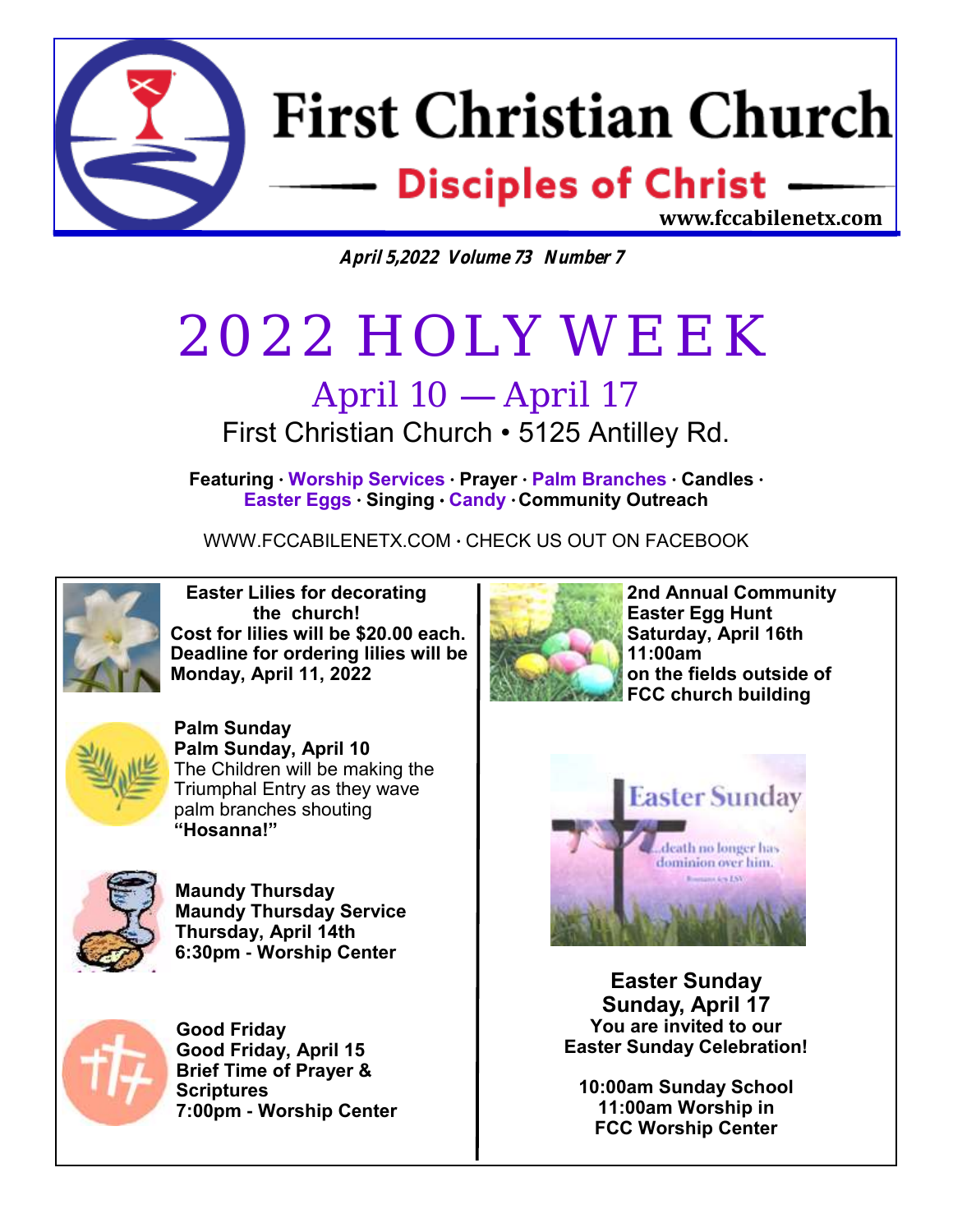

Greeting First Christian Church

WOW, what a great month we had in March for our Project Neighbor emphasis. It was awesome hearing the stories and testimonials of the interactions with our Neighbors. Our Church will become known as the caring church --the good neighbor church. Some of the things I heard that were being done this last month were:

- 1. Bill Arno and Don Thompson spent about a week in Tyler Texas helping the Disciples Men work on "Iglesia La Nueva Sion" new worship center.
- 2. Many families (including mine) made cookies/Pecans/etc and delivered them to the neighbors around their house
- 3. CWF sponsored prayer walks in our Neighborhood and
- 4. Kite Flying Day --- This was awesome even if I can't fly a kite very well.
- 5. Payday candy bars were delivered to every employee of Wylie High School (144+)
- 6. Groups gathered to stuff and prepare Easter Eggs for the Community Easter Egg hunt on Saturday, April 16.
- 7. We assisted some people with gas & lodging through our Benevolence fund.
- 9. IHOP gift cards were given to the needy.
- 10. Biscuit Recipe Contest and Outreach event was planned (more details to be announced)
- 11. Clothes and items collected and donate to assist families in the fire swept areas of Texas.
- 12. Packing Hygiene bags at Global Samaritan Ministries.
- 13. And Many More ...

Remember, that just because our "emphasis" time has ended does not mean we stop-- we must still keep up the good work.

I want to express a word of farewell to Bruce & Johnnie Lou Boyd. They have moved to Midland Texas to be closer to her Daughter. Both of these Saints have been such a vital part of the life and ministry of First Christian Church. We are sad to see them go -- but we understand. It was so sudden that many of us did not have a chance to properly say goodbye ---- So I want each of you to send them a card expressing the love we have for them. Their new address is

Bruce & Johnnie Lou Boyd 130 Abell-Hanger Drive Midland TX 79707

Love All - Serve All

Pastor Greg

**Vol. 73, No. 7 Established 1949—**The Christian Evangel is published bi-weekly (except for holiday weeks) by the First Christian Church (Disciples of Crist): Brenda Harris, editor; Send address or email changes to First Christian Church, P.O. Box 4200, Abilene, Texas, 79608-4200; (325) 677-2186; Unsolicited articles may not be returned. Electronic and email submissions are strongly encouraged. The editor reserves the right to edit articles for grammar, spelling, length and content.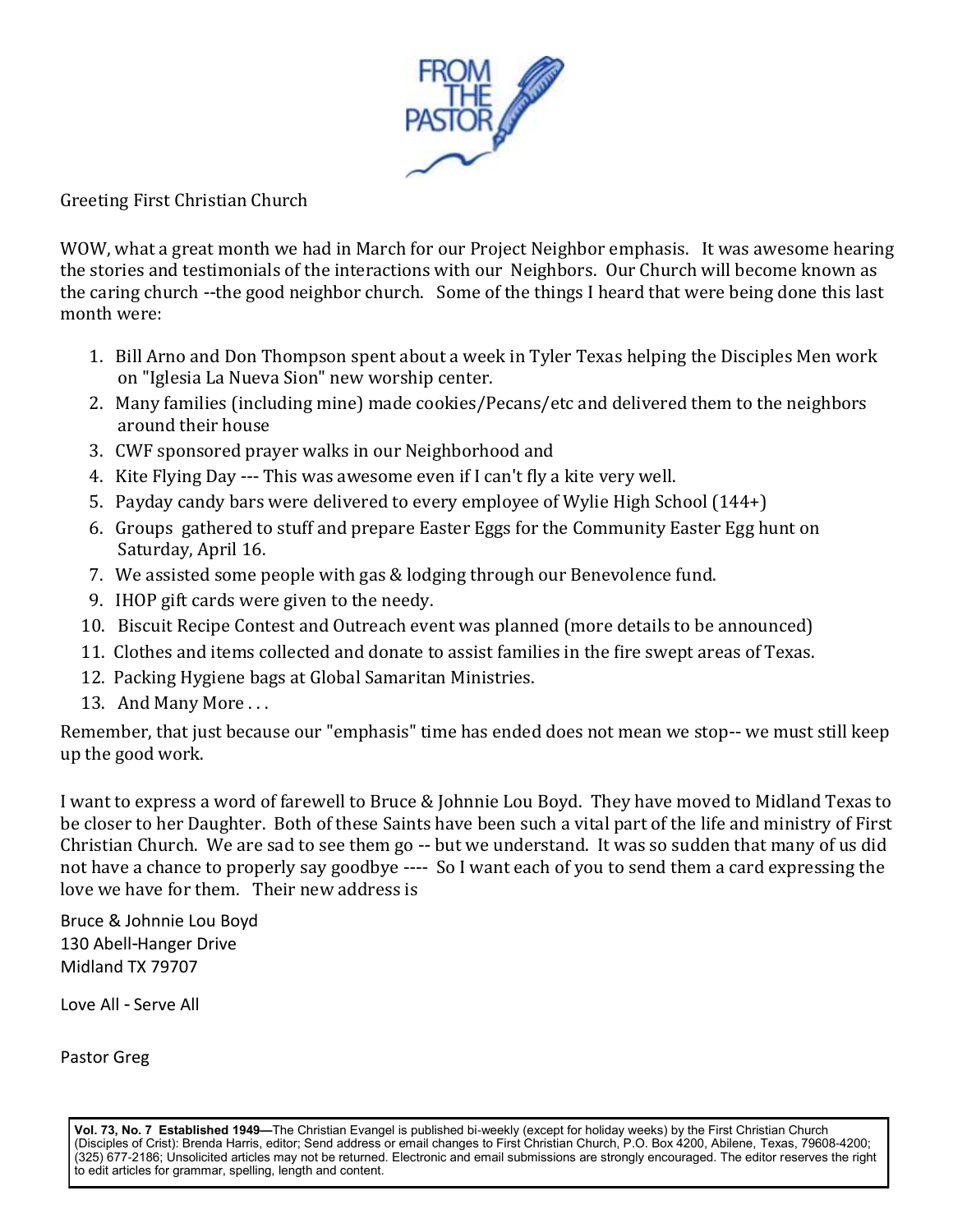

#### *PRAYER CONCERNS*

 **Pray for Ukraine Chris McKenzie,** safe travels back to the USA, grandson of Mil Boardman  **Sheri Mehaffey,** health concerns, friend of Brittney Barringer  **Lesle Paxton,** knee surgery recovery **Connie Cawthron,** health concerns  **Bob Milstead, Jr.,** health concerns, son of Bob & Jane Milstead **Dusty Green, husband of Gloria Green Home Centered Members & Friends Our Military Families & Friends**

# **Sunday April 10** and 17, 2022

A special day offering of **Disciples Mission Fund** 

> supporting general ministries of the **Christian Church (Disciples of Christ)**



ECIAL OFFERING

**2022 Women's Retreat! Our theme is "Fearless!" and will be April 22-24, 2022 at Lake Brownwood Christian Retreat, Brownwood, TX.** 

We are excited to welcome Rev. Alice Hupp as our Keynote Speaker. Make plans now to join us for a weekend of renewal, fellowship and laughter. The Women's Retreat Planning Committee: Joni Hires, Rev. Alice Hupp, Kristi Lane, Connie Fritzler, Coleta Wilkerson and Tasha York.



**ATTENTION ALL FUNTIMERS or anyone who wants to hang out with us!**

**Starting this month GAME DAY will only be meeting on the 1st Thursday of each month.**

**April Game Day—Thursday, April 7 1:00pm - 3:30pm**

### **Church Offices Closed**

Monday, April 18 (Easter Monday)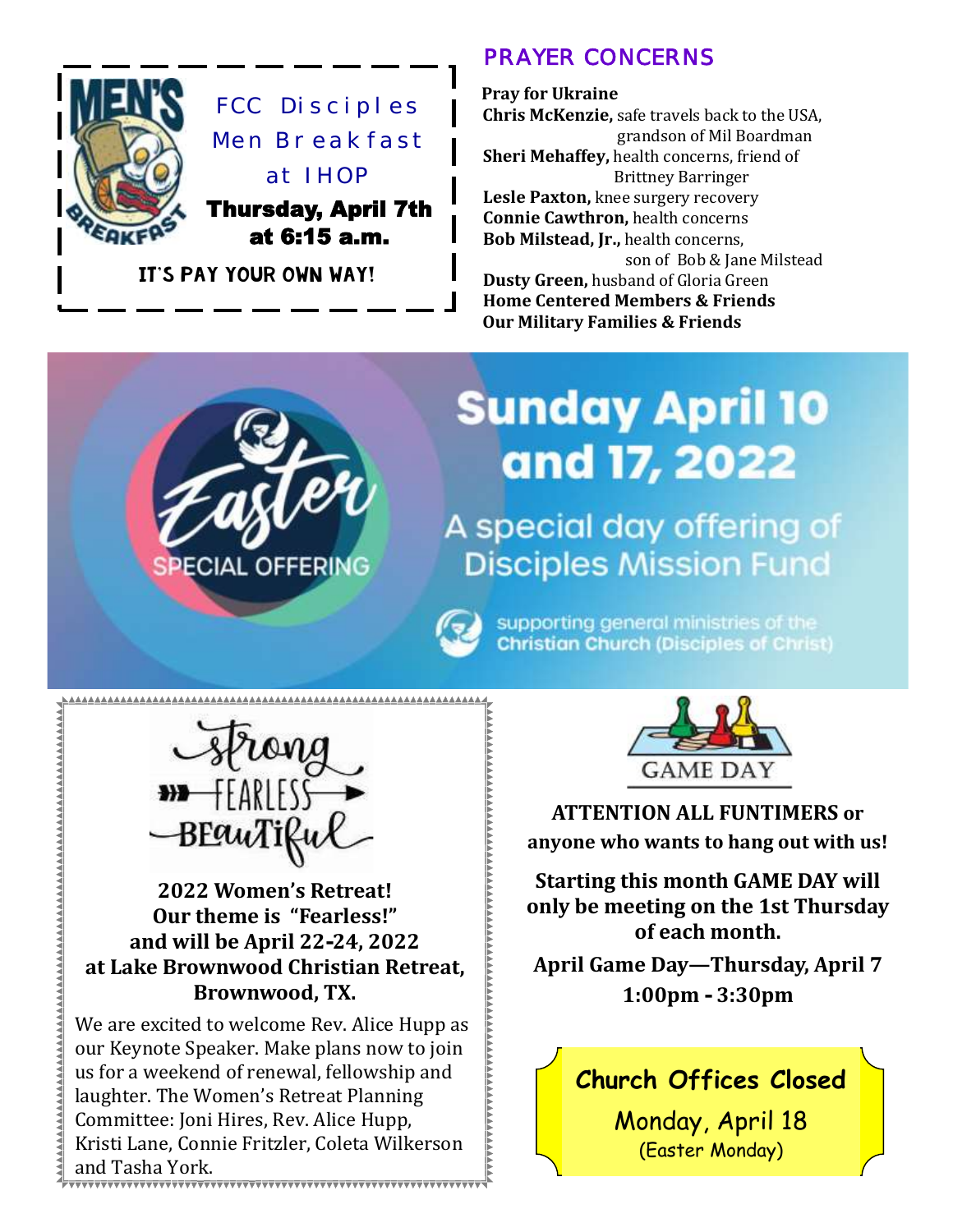# 2<sup>nd</sup> Annual Community **EASTER** EGG HUNT



SATURDAY, April 16th 11:00 am First Christian Church (Disciples of Christ) 5125 Antilley Road, 79606



*April 10, 2022* 



*April 17, 2022* 



**VOLUNTEERS NEEDED!! We need volunteers to help with the Community Wide Easter Egg Hunt on Saturday, April 16th. If you can help, please contact Cindy Brown - 325-518-3821**



## *Easter Lilies*

Number of flowers ordered: (Cost per Easter Lilies \$20.00)



 Please print name or names exactly as you wish to have them listed in our list of memorials and honorariums for the Easter Sunday bulletin. Please make your check payable to FCC and write "Easter Lilies" on the memo line of your check.

| I In Memory of ____                          |
|----------------------------------------------|
| i In Memory of                               |
| $\overline{\phantom{a}}$ In Honor of         |
| In Honor of                                  |
| Given by ______                              |
| Deadline for ordering Monday, April 11, 2022 |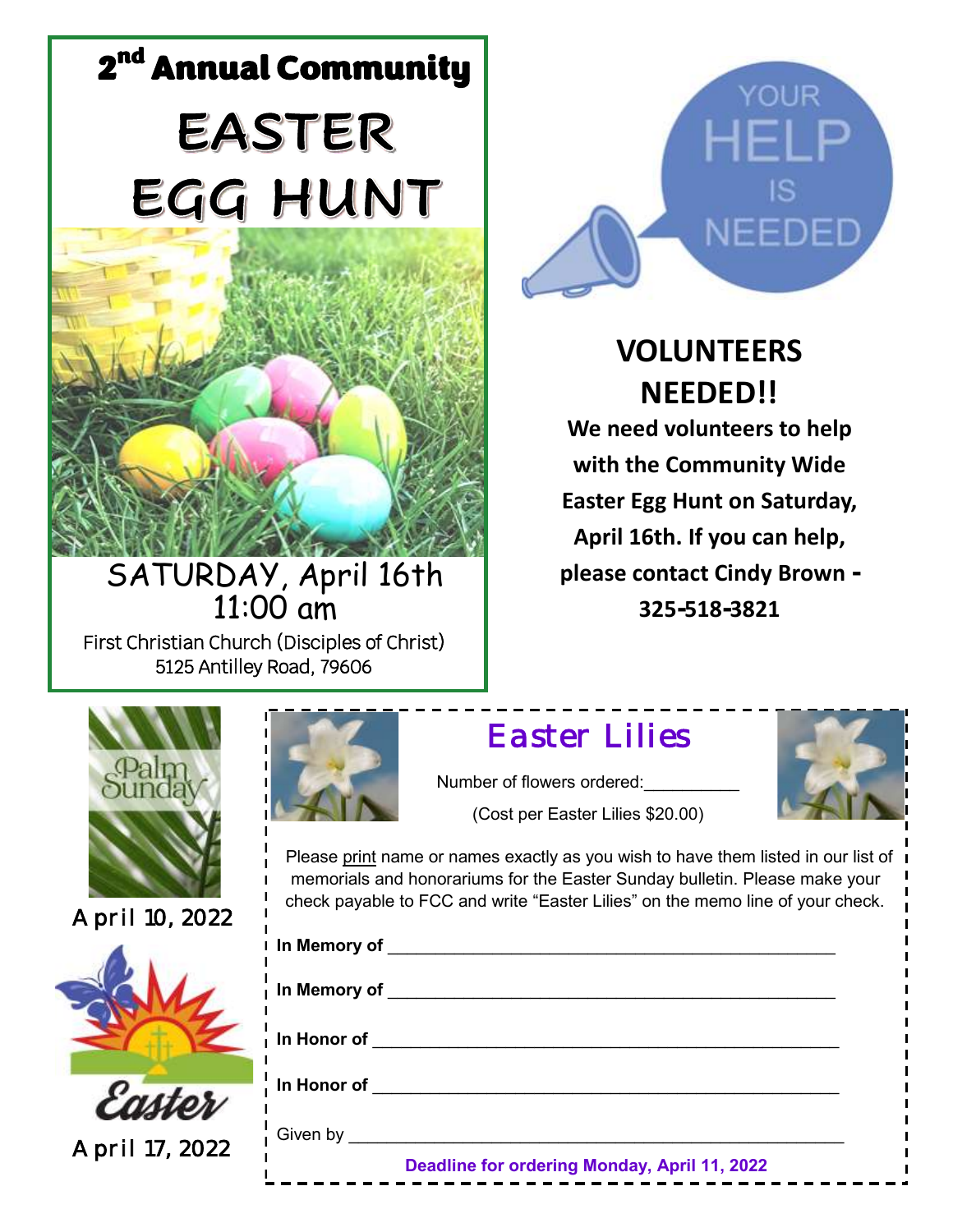

**Want to be involved in outreach without being in crowds of people? We've got projects for you! Contact Angel Rodriquez for a list of projects ideas.**

#### **Do with what we've got: a connection.**



Leaders in Multifamily Housing

Angel Rodriquez Hendrick Health Club Abilene Boys & Girls Club 325-386-9398

Monarch owns various apartment companies in Abilene. The office workers, maintenance/ make ready staff try to maintain quality affordable housing for Abilene families.

As they carry the burdens of their residents, let's partner with them in prayer and encouragement so they may remain steadfast.

We cannot knock on the doors of residents to directly help families but we can build up the teams that serve them.

#### **If you are interested in**

\* providing lunch or snacks with a nice note

\*devotional gifts to the staff or

 \*Volunteering at their next neighborhood event please contact Angel Rodriquez for location details and a site into what their staff are appreciate.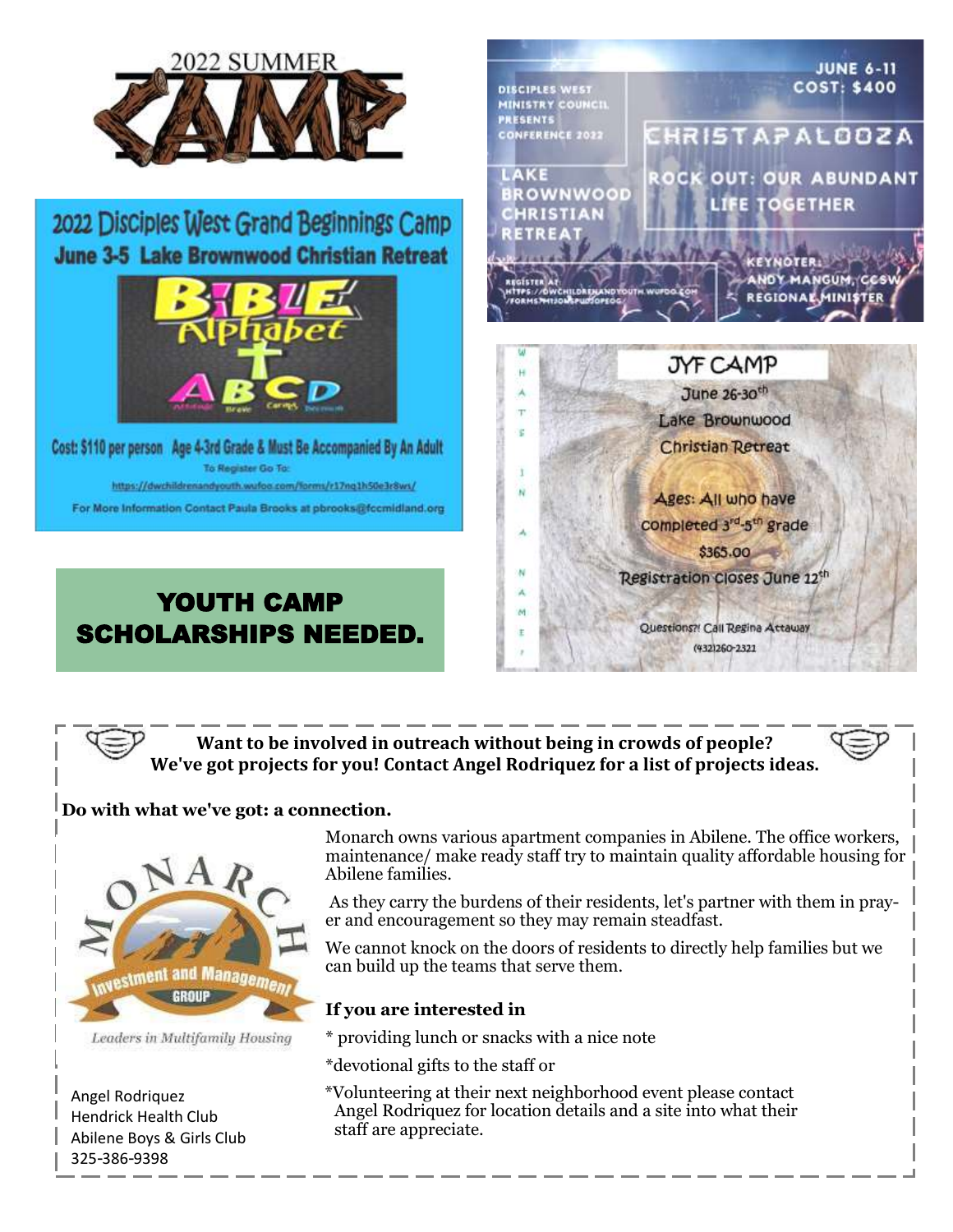

 Circle With Faith  $\mathcal{C}$ ircle will meet on Tuesday, April 19 - 6:00pm at FaithWorks of Abilene • 1229 N Mockingbird Faith  $P$ ark in the front of building facing Mockingbird and enter the door marked dining because supper will be served.



## Outreach Opportunities

 Would you like to teach or assist with a small group cooking class for kids through Boys & Girls Club? Contac Mrs. Angel 325-386-9398 for details.

to be members to participate. Volunteers welcome.



Did you know that Boys & Girls club participates in a fishing/outdoor recreation program called **The Free range kids'. Children do not have** Contact Mrs. Angel  $325-386-9398$  for details.

## **Gather with the Central Area Churches!**

**When:** Saturday, May 14, 10:00-3:00

**Where:** Wylie Christian Church

**What:** Worship with the Wylie Praise Band!

Workshops on Centering Prayer and Spiritual Practices!

Time for games, fellowship, and updates on work God is doing in, through, and around our churches

**Registration Fee:** (to help with the cost of lunch)

\$10 (Can be paid upon arrival)

**Nursery fee:** \$5 per child needing nursery care

## **Register at:**

### **https://forms.gle/31xGMjvsMAwUjeRB8**

**Or:** Fill out a printed registration form (FCC members registration forms are available on the hall bulletin board) and mail to:

Penny Biddy, 3218 Winterhawk, Abilene, Tx, 79606